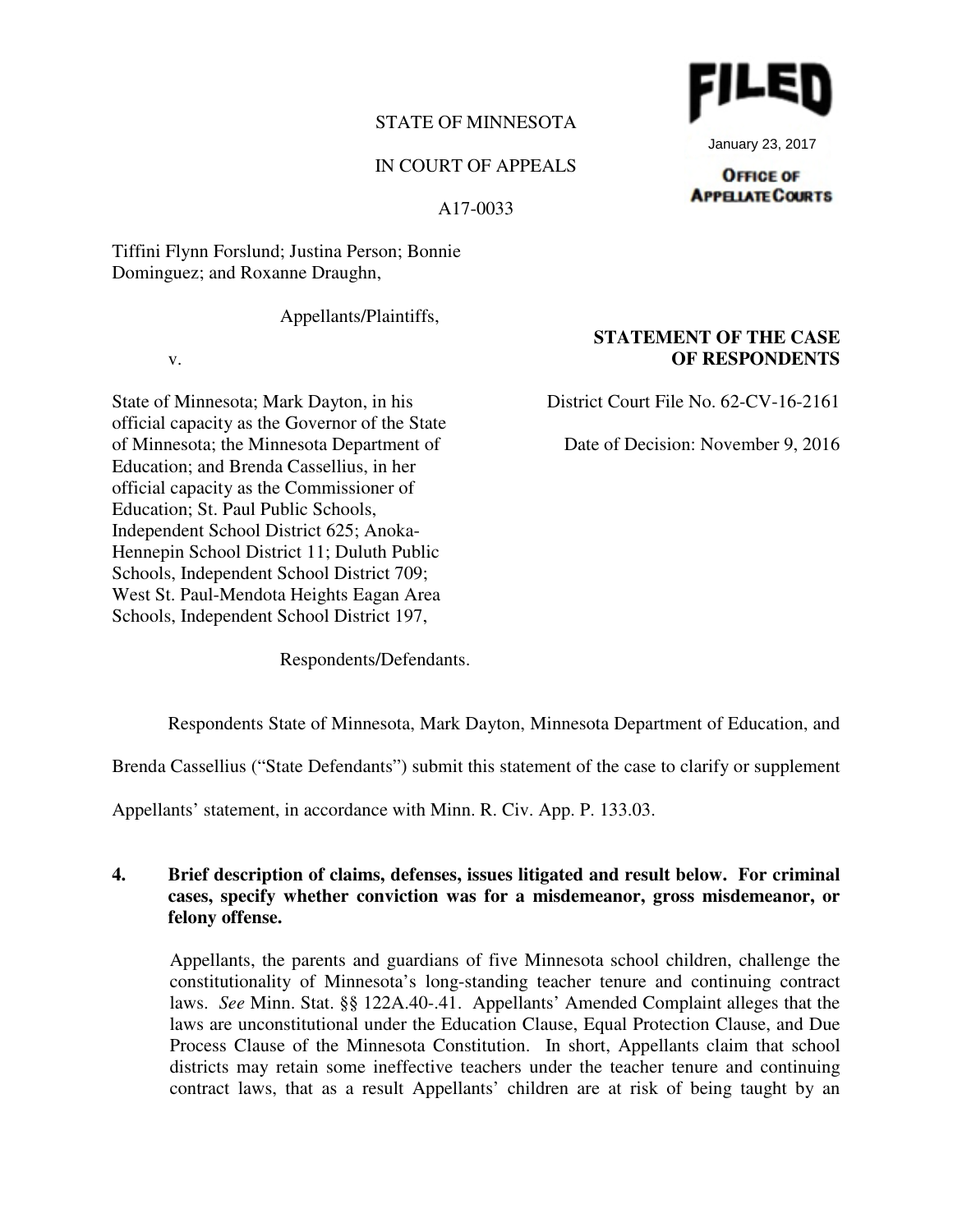ineffective teacher, and that this is unconstitutional. Appellants do not define the term "ineffective teacher."

The district court dismissed Appellants' claims in their entirety and with prejudice. The court found that the asserted claims raise questions of education policy that are legislative in nature and therefore not justiciable. The court also found that Appellants lack standing. First, the court found that the harms Appellants allege are not cognizable. The court also found the harms are not fairly traceable to the State Defendants, who do not decide which teachers to hire and retain, or to the challenged laws, which actually provide for discipline and termination of teachers who are inefficient. Furthermore, because Appellants acknowledged that their children could still be taught by a teacher they deem "ineffective" even if the challenged laws were enjoined, the court held that it lacked the ability to redress Appellants' alleged harms.

The district court also found that Appellants fail to state any viable claim under the Minnesota Constitution. The court dismissed the Education Clause claims because Plaintiffs' allegations do not allege a violation of the constitutionally-guaranteed "general and uniform" system of education. The district court also rejected Appellants claims that their education is constitutionally inadequate, holding that inadequacy has never been discussed outside the funding context and, in any event, Appellants have not alleged facts showing their children's education was inadequate. The court dismissed Appellants' Equal Protection claim—which it construed as a facial challenge because of the relief sought—on the basis that the challenged statutes do not discriminate on their face. Alternatively, the court held that even if Appellants had pled a proper as-applied claim under either the Equal Protection or Due Process clause, such claims would also fail as a matter of law.

Appellants seek review only as to their claims brought against the State Defendants, and appear to have declined to pursue appeal of their claims against other defendants or under the Due Process Clause of the Minnesota Constitution.

# **5. List specific issues proposed to be raised on appeal.**

Where policy decisions over Minnesota's "general and uniform system of education" have been delegated to the Legislature under Minn. Const. art. XIII, § 1, are Appellants' claims challenging the type of teacher hiring system enacted by the Legislature justiciable?

Do Appellants lack standing because their alleged harm is not cognizable, is not fairly traceable to the State Defendants or Minn. Stat. §§ 122A.40 and 122A.41, and is not redressable?

Given that Appellants admitted to seeking relief that can only be obtained on a facial claim, have Appellants pled facts to support that Minnesota's teacher tenure and continuing contract laws, Minn. Stat. §§ 122A.40, 122A.41, are unconstitutional in all applications?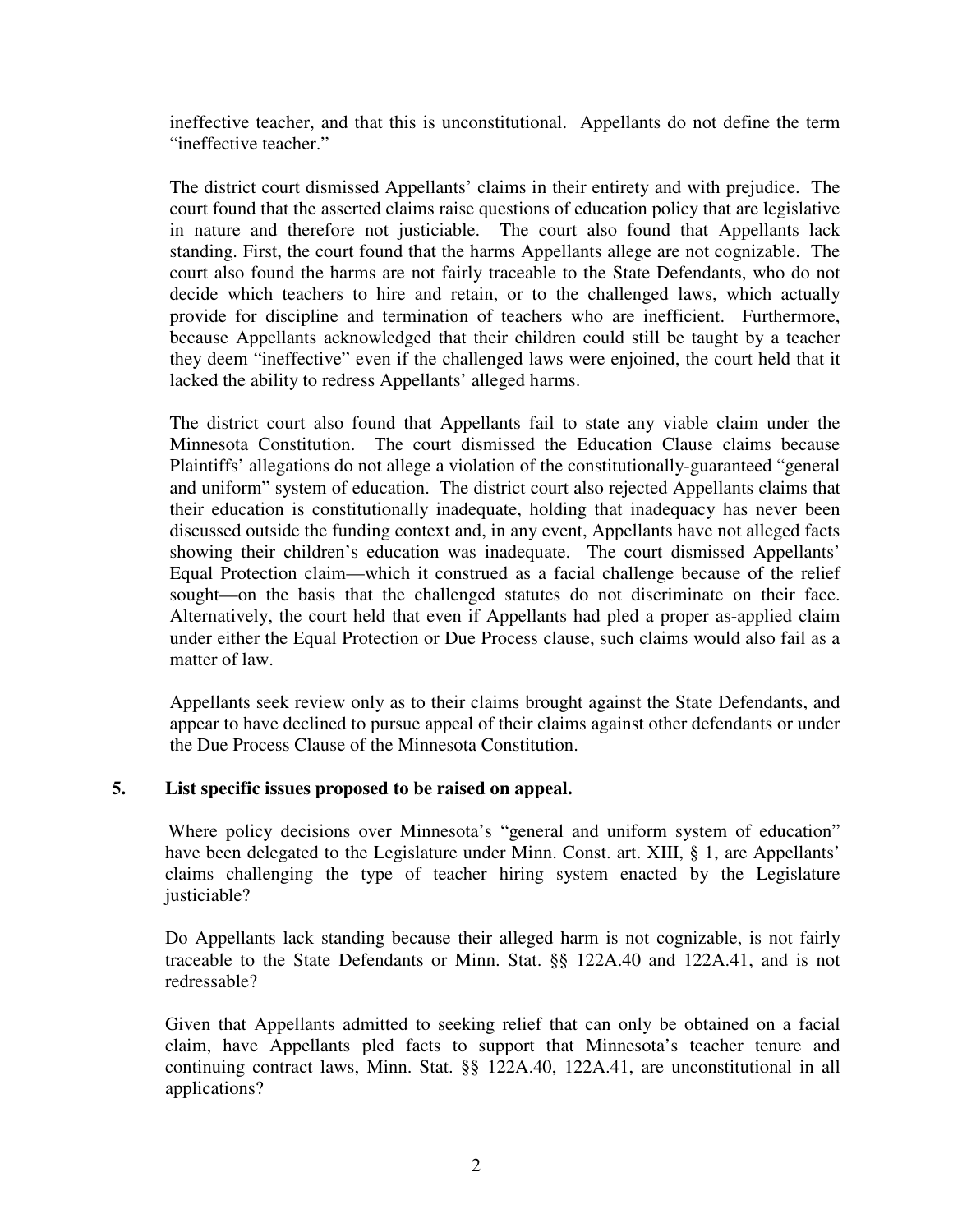Have Appellants failed to state a viable claim that Minnesota's teacher tenure and continuing contract laws, Minn. Stat. §§ 122A.40, 122A.41, violate the Education Clause of the Minnesota Constitution?

Where Minnesota's teacher tenure and continuing contract laws, Minn. Stat. §§ 122A.40, 122A.41 do not distinguish between classes of students, do Appellants' allegations that the laws violate the Equal Protection Clause of the Minnesota Constitution fail to state a claim?

### **6. Related appeals.**

*Cruz-Guzman, et al., v. State of Minnesota, et al.*, A16-1265 (Minn. Ct. App.).

## **7. Contents of record.**

Is a transcript necessary to review the issues on appeal? Yes  $(x)$  No  $( )$ 

If yes, full  $(x)$  or partial  $( )$  transcript?

 Has the transcript already been delivered to the parties and filed with the district court administrator? Yes  $()$  No  $(x)$ 

If not, has it been ordered from the court reporter? Yes  $(x)$  No  $( )$